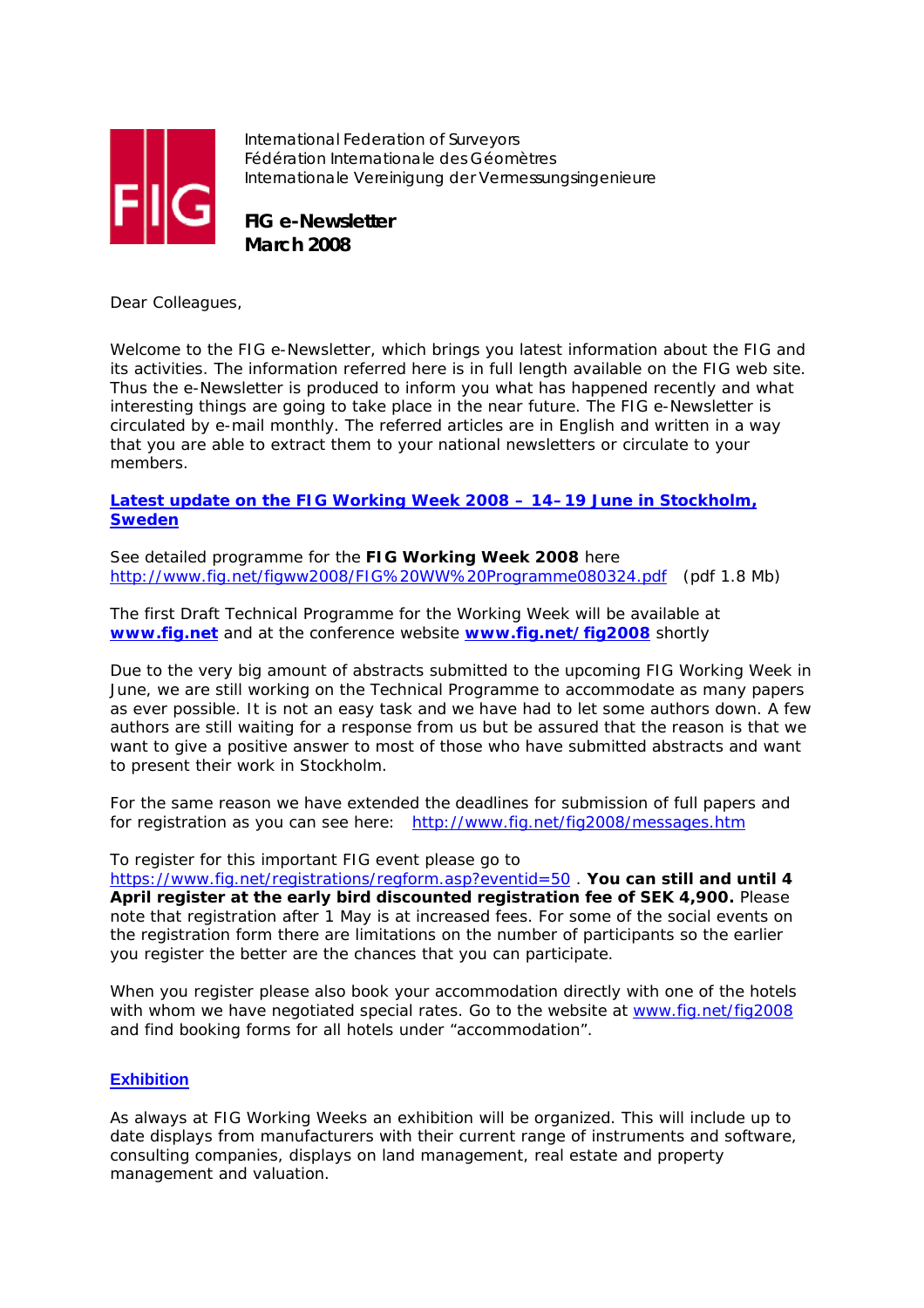Any company or organization requiring further information about the possibility of having a display should contact the FIG at **FIG@FIG.net** or alternatively take direct contact to the local organizers at **bjorn.hedlund@jm.se**

# **Opportunities for Exhibitors and Sponsors**

FIG and SLF (the local organizers) are also offering a package of opportunities for exhibitors and sponsors. If you want to take advantage of one or more of these opportunities, please contact either the FIG Office at **fig@fig.net** or SLF (the local organizers of the Working Week in Stockholm at **bjorn.hedlund@jm.se**

Please read more about the Opportunities for Exhibitors and Sponsors here http://www.fig.net/figww2008/FIGWW2008%20Sponsorship%20and%20Exhibition%20P ackage.pdf

### **Article of the Month – March 2008**

In the FIG *Article of the Month* series high-level papers focusing on interesting topics to all surveyors are published. The paper can be picked up from FIG conference or another event.

The Article of the Month for March 2008 was Neil D. Weston, Gerald L. Mader, Tomás Soler, USA: Opus Projects – A Web-Based Application To Administer And Process Multi-Day Gps Campaign Data. It is written by Mr. Neil D. Weston, Gerald L. Mader and Tomás Soler, USA. The paper was presented in a technical session during the FIG Working Week 2007 in Hong Kong SAR, China, May 2007

#### **News of the last months**

FIG Commission 3 Workshop on "Spatial Information Management toward Environmental Management of Mega Cities" - Valencia, Spain, 18-21 February 2008 Read More: http://www.fig.net/news/news\_2008/valencia\_february\_2008.htm

Vice President Ken Allred Elected to Alberta Legislature **Read more: http://www.fig.net/personalia/index.htm#Vice**

**Forthcoming events:** 

**Canadian Hydrographic Conference and National Surveyors Conference Including FIG Commission 4 Workshop on Administering Marine Spaces. The workshop will include an overview of FIG and introduction to the work of Commission 4 (Hydrography)** Read more: http:// www.chc2008.ca

**13th FIG Symposium on Deformation Measurements and Analysis (WG 6.1) with the 4th IAG Symposium on Geodesy for Geotechnical and Structural Engineering (SC 4.2) - Measuring the Changes. Lisbon, Portugal, 12-15 May 2008**  Read more: http://measuringchanges.lnec.pt

**International Workshop Sharing Good Practices: e--Learning in Surveying, Geoinformation Sciences and Land Administration jointly organised by FIG Commission 2, Commission 7 and the International Institute for Geo- -information Science and Earth Observation (ITC). Enschede, the Netherlands, 11-13 June 2008**